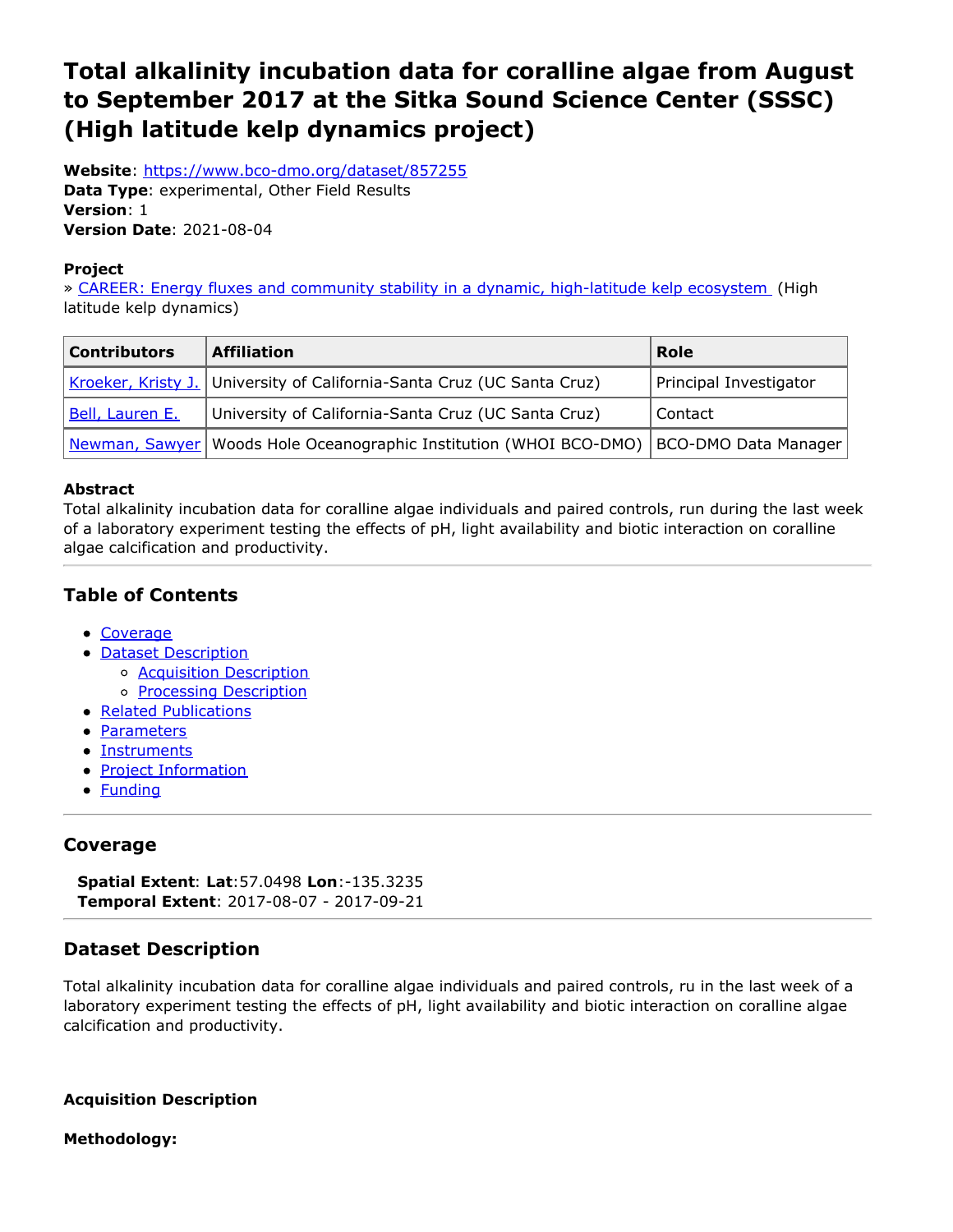#### **Sampling and analytical procedures:**

To test the response of the coralline algae Crusticorallina spp. and Bossiella orbigniana to future OA scenarios, we used an 18-aquaria indoor experimental system with flow-through seawater at the Sitka Sound Science Center to simulate three static pHT levels (current summer = 8.0, future summer/current winter =  $7.7$ , future winter =  $7.4$ ) under two seasonal light regimes simulated with full-spectrum aquarium lights (AI Prime HD) (summer = PPFD 55µmol m-2 s-1, 13h d-1, winter = PPFD 40µmol m-2 s-1, 6h d-1). We had a total of 3 aquaria for each of the 6 treatment combinations. A full description of the pH control for this system can be found in Kroeker et al. 2021, but in short: pH was regulated using a relay system that controlled mixing of pre-equilibrated low-pH seawater (formed by bubbling pure CO2 gas into seawater: pH6.0) and ambient pH seawater into 9 header buckets (n=3 headers per pH treatment) that then flowed into the experimental aquaria. Each header bucket was equipped with a pH sensor (DuraFET, Honeywell) communicating with a controller (UDA 2152, Honeywell) to regulate flow of the low pH water through solenoid valves to maintain pre-programmed pH setpoints. Experimental pH levels were chosen to reflect current seasonal minimums of coastal pH measured at Harris Is. (57.032N, 135.277W) from 2016- 2017, as well as end-of-century projections for Gulf of Alaska pH levels based on RCP 8.5 (-0.3 pHT from current levels). Experimental light regimes were defined using seasonal averages for day length and measured irradiance level at 10m depth at Harris Is.

Within each pH level and light treatment combination, half of the individual Crusticorallina spp. and B. orbigniana were randomly assigned to be paired in close proximity with the fleshy red alga Cryptopleura ruprechtiana (n=6 species treatment-1). All algal individuals were collected on Aug 5, 2017 at Harris Is. Total experimental duration was 45d (Aug 7-Sept 21, 2017).

Total alkalinity (TA) incubations were run in the last week of the experiment on a subset of coralline algae from each treatment (n=3 individuals treatment-1 species-1) by isolating individuals in 245mL glass chambers filled with seawater from their associated aquaria and sealed airtight. Paired Cryptopleura ruprechtiana were not included in incubation chambers in order to isolate the responses of the coralline algae. Chambers were placed on a magnetic stir plate in a water bath at consistent temperature (13℃), with stir bars able to spin freely underneath coralline algae separated by a mesh screen. All incubations were run under a mean PPFD of 80μmol m-2 s-1 for 3h. At the end of the incubation period, seawater from each chamber was collected to measure endpoint TA. Seawater for TA incubation chamber controls was collected from corresponding aquaria at the beginning of each incubation round and used to measure any background TA variation in empty chambers during the incubation period. All discrete water samples for TA were poisoned and processed as outlined in section 2.4.

TA measurements from coralline algal incubations were used to calculate short-term net calcification (Gnet;  $\mu$ mol g-1 DW h-1) using the equation (Smith et al. 1975, Martin et al. 2006): Gnet(CaCO3) = (ΔTA\*ν)/(2\*DW\*Δt ), where ΔTA (μmol kgSW-1) is the change in total alkalinity from the beginning to end of the incubation period corrected to chamber controls, ν (L) is the chamber volume, DW (g) is the dry weight of the alga, and Δt (h) is the total incubation time. Dry weights (DW; g) for the living coralline algae used in TA incubations were estimated from buoyant weight (BW; g) measurements using the equation: DW = BW /(1-( $pSW/pcalite)$ ),where we used a seawater density ( $pSW$ ) of 1.02g cm-3 (from average T and S data at the time of BW) and a calcite density (ρcalcite) of 2.71g cm-3.

Each coralline algae's buoyant weight (Jokiel et al. 1978) was measured to the nearest 0.0001g on a balanced platform suspended below a microbalance in a temperature-monitored seawater bath. To ensure precision, buoyant weights were repeated for each individual until measurements differed by less than ±0.005g, and then an average was taken of the measurements falling in this range of precision.

Discrete water samples for laboratory measurements of TA were transported to UCSC for analysis within 8 months of collection. TA measurements were performed using open cell titration (Metrohm, 905 Titrandro) and corrected against certified reference materials of CO2 in seawater (Dickson laboratory, Scripps Institution of Oceanography), with an average standard error of ±0.933μmol kg-1 SW-1 among sample triplicates.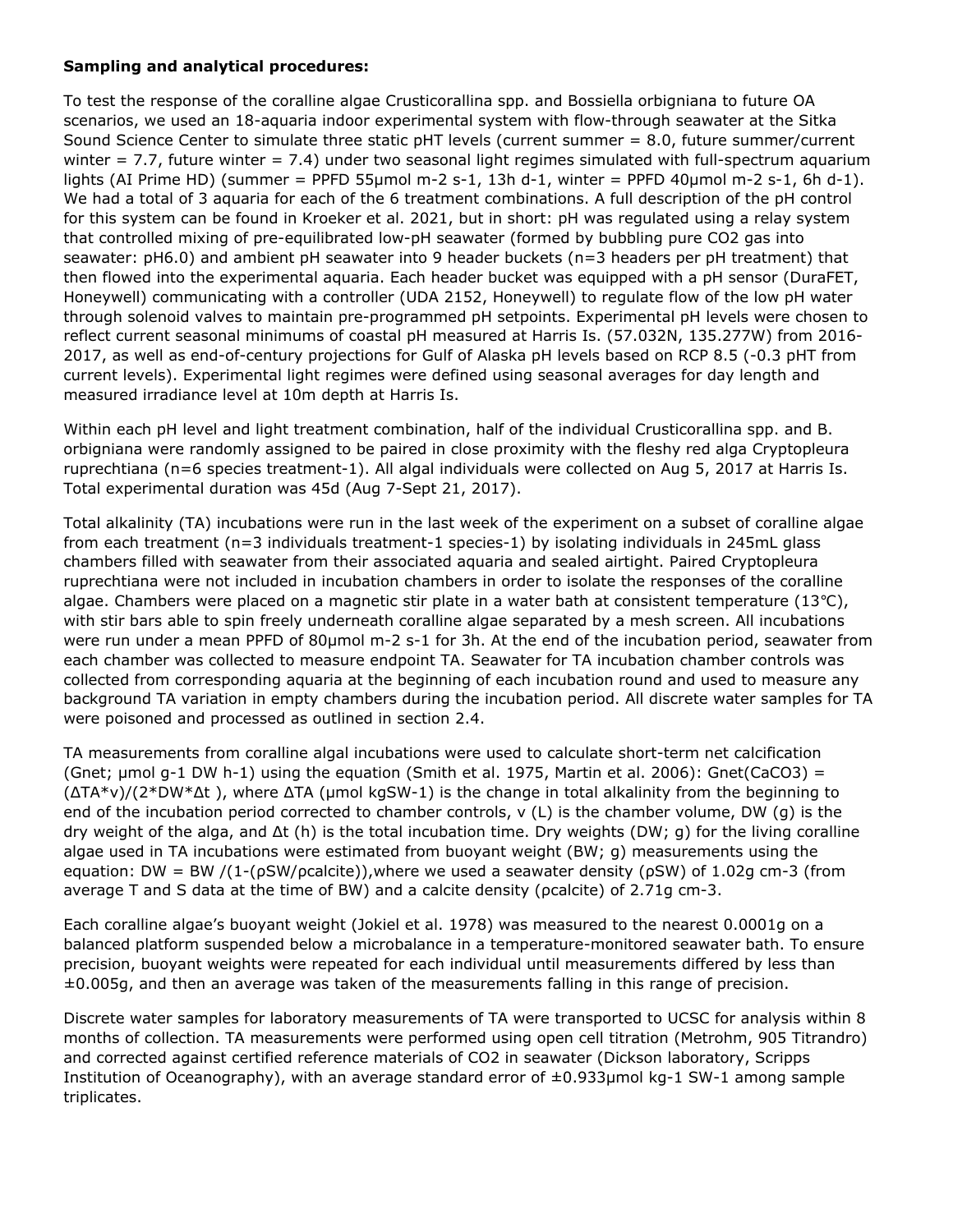#### **Processing Description**

#### **BCO-DMO processing notes:**

Renamed fields to meet BCO-DMO header naming conventions

Merged time and date fields to datetime fields, and added UTC dates

[ table of [contents](#page-0-0) | [back](#page-0-0) to top ]

## **Related Publications**

Jokiel, P.L., Maragos, J.E., & Franzisket, L. (1978). Coral growth: buoyant weight technique. Coral Reefs: Research Methods.

*Methods*

Kroeker, K. J., Powell, C., & Donham, E. M. (2020). Windows of vulnerability: Seasonal mismatches in exposure and resource identity determine ocean acidification's effect on a primary consumer at high latitude. Global Change Biology, 27(5), 1042–1051. doi:[10.1111/gcb.15449](https://doi.org/10.1111/gcb.15449) *Related Research*

LE Bell, JB Gómez, E Donham, DL Steller, PW Gabrielson, KJ Kroeker (in review) High-latitude calcified coralline algae exhibit seasonal vulnerability to acidification despite physical proximity to a non-calcified alga. Manuscript submitted Jun 1, 2021. *Results*

Martin, S., Castets, M.-D., & Clavier, J. (2006). Primary production, respiration and calcification of the temperate free-living coralline alga Lithothamnion corallioides. Aquatic Botany, 85(2), 121–128. doi[:10.1016/j.aquabot.2006.02.005](https://doi.org/10.1016/j.aquabot.2006.02.005) *Methods*

Smith, S. V., & Key, G. S. (1975). Carbon dioxide and metabolism in marine environments1. Limnology and Oceanography, 20(3), 493–495. doi:10.4319/lo.1975.20.3.0493 <https://doi.org/https://doi.org/10.4319/lo.1975.20.3.0493> *Methods*

[ table of [contents](#page-0-0) | [back](#page-0-0) to top ]

## **Parameters**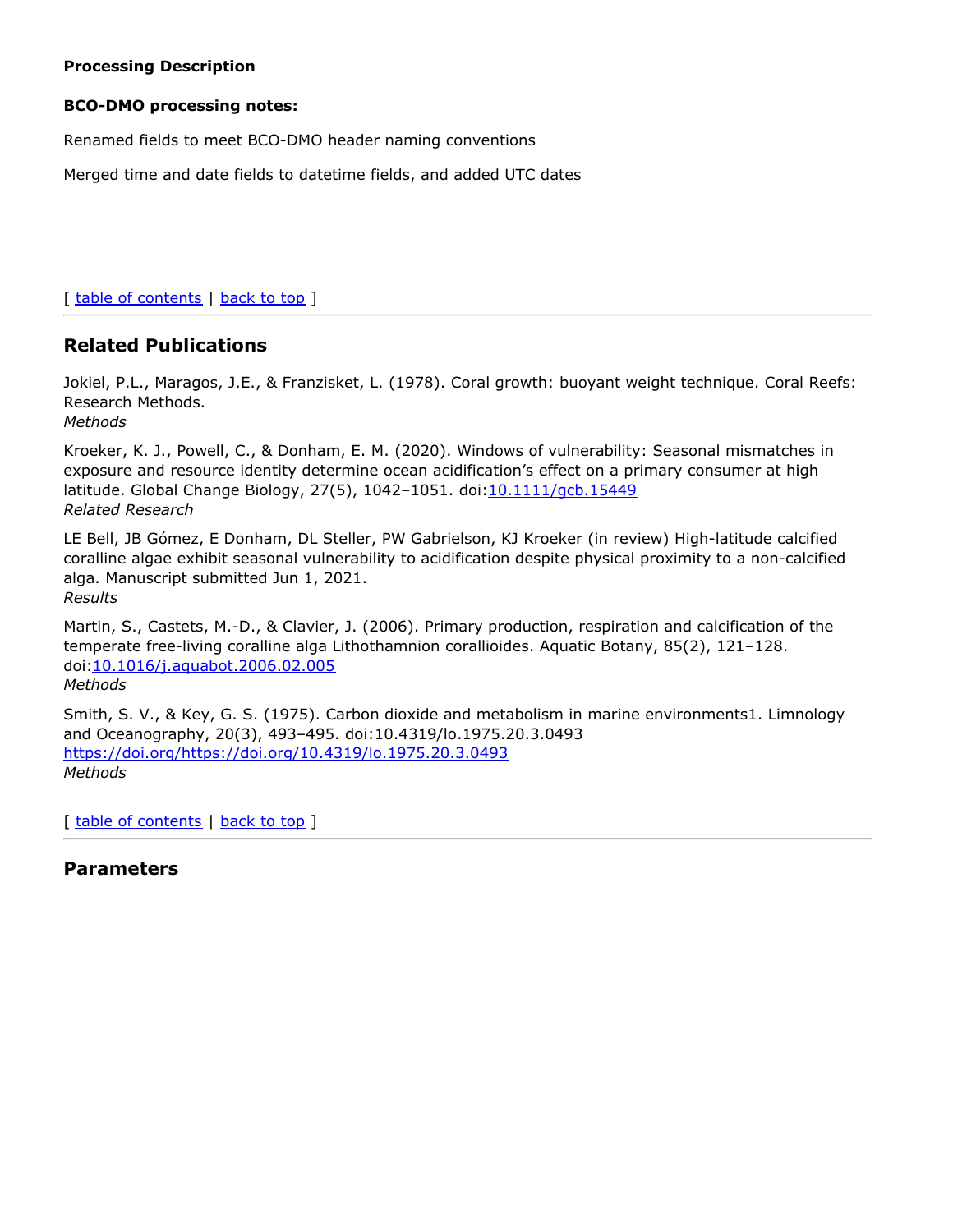| <b>Parameter</b>             | <b>Description</b>                                                                                       | <b>Units</b>   |
|------------------------------|----------------------------------------------------------------------------------------------------------|----------------|
| species                      | taxonomic identifier of individuala considered OR indicator of<br>control vessel                         | unitless       |
| header                       | numerical ID of experimental tank replicate (#1-9)                                                       | unitless       |
| tank_rep                     | alphabetic ID of experimental tank replicate                                                             | unitless       |
| alg_ID                       | alphabetic ID of individual unique to header/tank.rep OR<br>indicator of control vessel (A-H or CONTROL) | unitless       |
| TAinc_start_datetime_AKST    | datetime (AKST) of performed TA incubation round start (vessel<br>sealed); format: YYYY-MM-DD H:M        | unitless       |
| TAinc_end_datetime_AKST      | datetime (AKST) of performed TA incubation round end (vessel<br>opened); format: YYYY-MM-DD H:M          | unitless       |
| ISO_TAinc_start_datetime_UTC | datetime (UTC) of performed TA incubation round start (vessel<br>sealed); format: YYYY-MM-DDTH:MZ        | unitless       |
| ISO_TAinc_end_datetime_UTC   | datetime (UTC) of performed TA incubation round end (vessel<br>opened); format: YYYY-MM-DDTH:MZ          | unitless       |
| pH                           | experimental pH treatment level                                                                          | unitless       |
| light                        | experimental light regime treatment (winter or summer)                                                   | unitless       |
| assoc                        | experimental algal association treatment ( $w =$ paired w/ C.<br>ruprechtiana; $wo = no$ pairing)        | unitless       |
| TAinc_round                  | numerical ID of TA incubation round (#1-8)                                                               | unitless       |
| TAvessel ID                  | numerical ID of incubation vessel used (#1-10)                                                           | unitless       |
| header_pH                    | pH of corresponding header bucket at time of TA start                                                    | unitless       |
| bwavg                        | final mean buoyant weight of experimental individual                                                     | g              |
| TA_avg_final                 | mean TA of seawater in vessel at end of TA incubation, from<br>triplicate measurement                    |                |
| TA_se_final                  | TA standard error of seawater in vessel at end of TA incubation,<br>from triplicate measurement          | µmol<br>$kg-1$ |

[ table of [contents](#page-0-0) | [back](#page-0-0) to top ]

# **Instruments**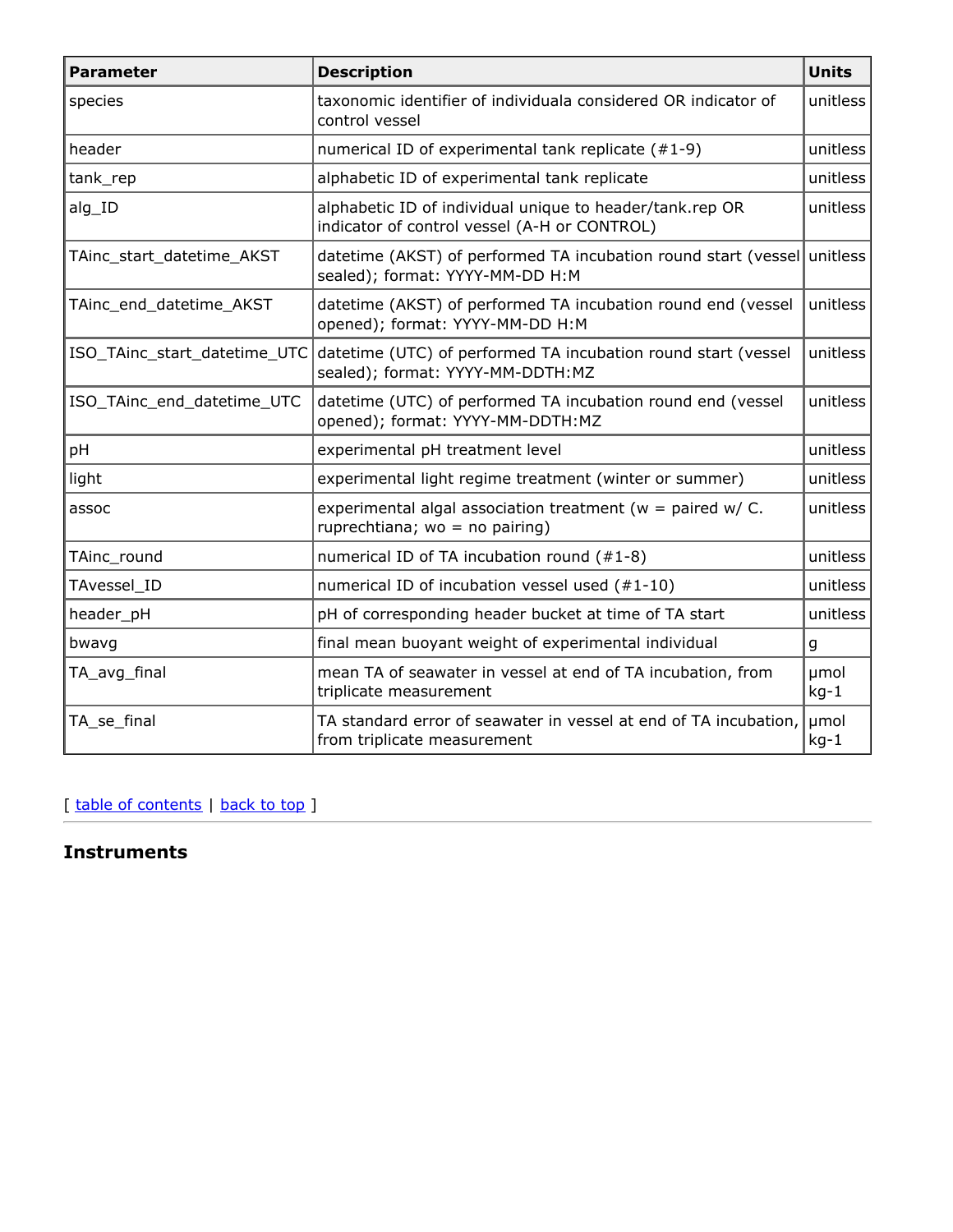| Dataset-<br>specific<br>Instrument<br><b>Name</b> | Metrohm 905 Titrandro titrator                                                                                                                                                                                                                                                                                      |
|---------------------------------------------------|---------------------------------------------------------------------------------------------------------------------------------------------------------------------------------------------------------------------------------------------------------------------------------------------------------------------|
| Generic<br><b>Name</b>                            | <b>Instrument</b> Automatic titrator                                                                                                                                                                                                                                                                                |
| Dataset-<br>specific<br><b>Description</b>        | TA measurements were performed using open cell titration (Metrohm, 905 Titrandro) and<br>corrected against certified reference materials of CO2 in seawater (Dickson laboratory,<br>Scripps Institution of Oceanography), with an average standard error of $\pm 0.933$ µmol kg-1<br>SW-1 among sample triplicates. |
| Generic<br>Instrument<br><b>Description</b>       | Instruments that incrementally add quantified aliquots of a reagent to a sample until the<br>end-point of a chemical reaction is reached.                                                                                                                                                                           |

| Dataset-<br>specific<br>Instrument<br><b>Name</b>   | Sartorius Entris 224-1S Microbalance                                                                                                                                                                                                                                                                                                                                                                                                                |
|-----------------------------------------------------|-----------------------------------------------------------------------------------------------------------------------------------------------------------------------------------------------------------------------------------------------------------------------------------------------------------------------------------------------------------------------------------------------------------------------------------------------------|
| Generic<br><b>Instrument   Scale</b><br><b>Name</b> |                                                                                                                                                                                                                                                                                                                                                                                                                                                     |
| Dataset-<br>specific                                | Each coralline algae's buoyant weight (Jokiel et al. 1978) was measured to the nearest<br>0.0001g on a balanced platform suspended below a microbalance in a temperature-<br>monitored seawater bath. To ensure precision, buoyant weights were repeated for each<br><b>Description</b> individual until measurements differed by less than $\pm 0.005g$ , and then an average was<br>taken of the measurements falling in this range of precision. |
| Generic<br><b>Description</b>                       | <b>Instrument</b> An instrument used to measure weight or mass.                                                                                                                                                                                                                                                                                                                                                                                     |

## [ table of [contents](#page-0-0) | [back](#page-0-0) to top ]

# **Project Information**

#### **CAREER: Energy fluxes and community stability in a dynamic, high-latitude kelp ecosystem (High latitude kelp dynamics)**

**Coverage**: SE Alaskan coastal waters

NSF Award Abstract:

High latitude kelp forests support a wealth of ecologically and economically important species, buffer coastlines from high-energy storms, and play a critical role in the marine carbon cycle by sequestering and storing large amounts of carbon. Understanding how energy fluxes and consumer-resource interactions vary in these kelp communities is critical for defining robust management strategies that help maintain these valuable ecosystem services. In this integrated research and education program, the project team will investigate how consumer populations respond to variability in temperature, carbonate chemistry and resource quality to influence the food webs and ecosystem stability of kelp forests. A comprehensive suite of studies conducted at the northern range limit for giant kelp (Macrocystis pyrifera) in SE Alaska will examine how kelp communities respond to variable environmental conditions arising from seasonal